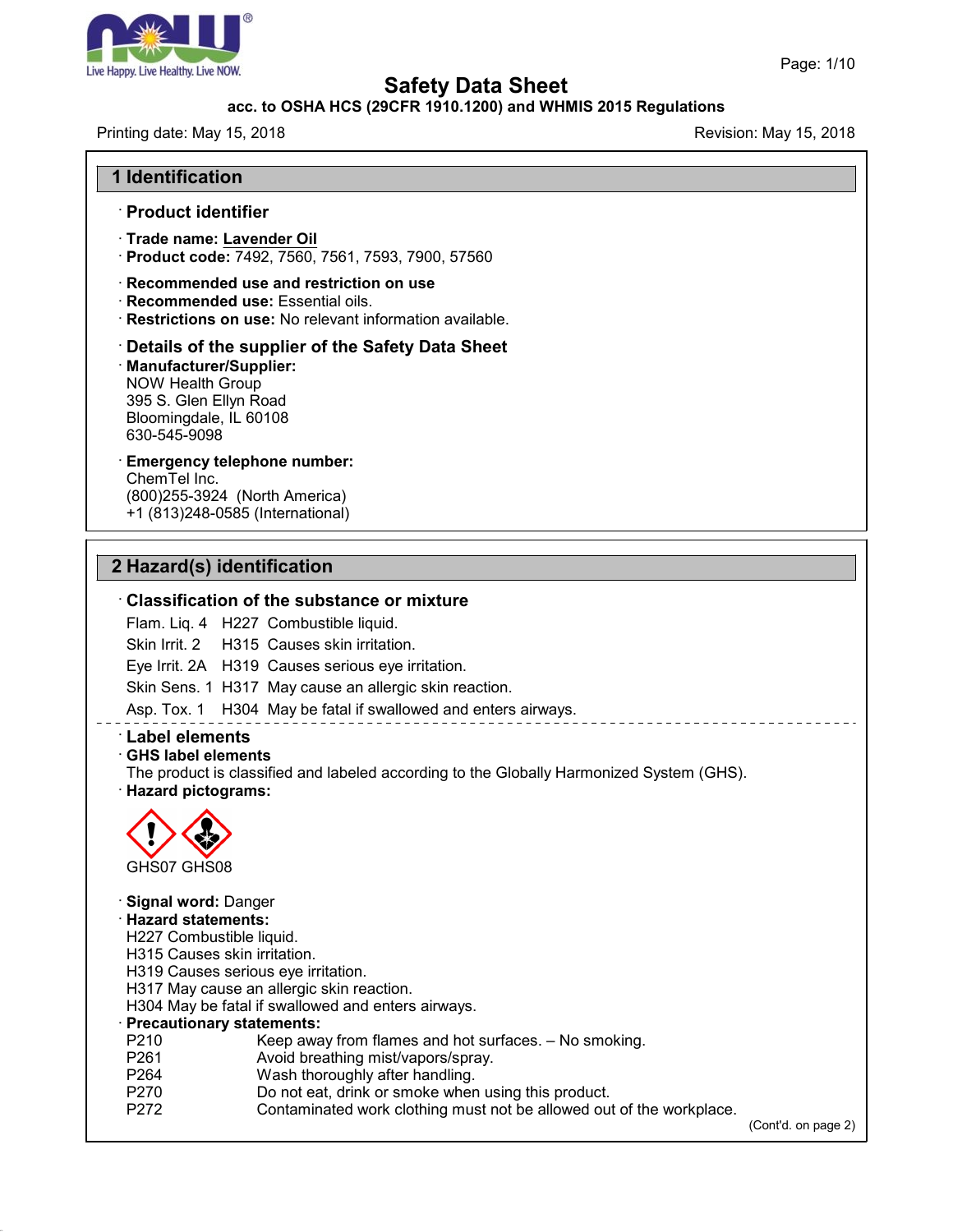

#### **acc. to OSHA HCS (29CFR 1910.1200) and WHMIS 2015 Regulations**

Printing date: May 15, 2018 **Printing date: May 15, 2018** Revision: May 15, 2018

**Trade name: Lavender Oil**

(Cont'd. of page 1) P280 Wear protective gloves and eye protection.<br>P301+P310 If swallowed: Immediately call a poison cen If swallowed: Immediately call a poison center/doctor. P330 Rinse mouth.<br>P331 Do NOT induc Do NOT induce vomiting. P302+P352 If on skin: Wash with plenty of soap and water. P305+P351+P338 IF IN EYES: Rinse cautiously with water for several minutes. Remove contact lenses, if present and easy to do. Continue rinsing. P333+P313 If skin irritation or rash occurs: Get medical advice/attention. P337+P313 If eye irritation persists: Get medical advice/attention. P362+P364 Take off contaminated clothing and wash it before reuse. P370+P378 In case of fire: Use foam, powder, or carbon dioxide for extinction. P403+P235 Store in a well-ventilated place. Keep cool.<br>P405 Store locked up. P405 Store locked up.<br>P501 Dispose of conte Dispose of contents/container in accordance with local/regional/national/international regulations. · **Other hazards** There are no other hazards nototherwise classified that have been identified.

## **3 Composition/information on ingredients**

#### · **Chemical characterization: Mixtures**

| <b>Components:</b> |                                          |                                                                                                                        |          |
|--------------------|------------------------------------------|------------------------------------------------------------------------------------------------------------------------|----------|
|                    | 78-70-6 Linalool                         | Skin Irrit. 2, H315; Eye Irrit. 2A, H319<br>Flam. Liq. 4, H227                                                         | 25-50%   |
|                    | 115-95-7 Linalyl acetate                 | Skin Irrit. 2, H315; Eye Irrit. 2A, H319<br>Flam. Lig. 4, H227                                                         | 25-50%   |
|                    | 13877-91-3 3,7-Dimethyl-1,3,6-octatriene | <b>♦ Flam. Lig. 3, H226</b><br><b>Example 35</b> Asp. Tox. 1, H304                                                     | 10-25%   |
|                    | 87-44-5 beta-Caryophyllene               | <b>◆ Asp. Tox. 1, H304</b>                                                                                             | $1 - 5%$ |
|                    | 562-74-314-Carvomenthenol                | $\Diamond$ Acute Tox. 4, H302<br>Flam. Lig. 4, H227                                                                    | $1 - 5%$ |
|                    | 98-55-5 alpha-Terpineol                  | Skin Irrit. 2, H315; Eye Irrit. 2A, H319<br>Flam. Liq. 4, H227                                                         | $1 - 5%$ |
|                    | 5989-27-5 d-limonene                     | <b>♦ Flam. Lig. 3, H226</b><br>Asp. Tox. 1, H304<br>Skin Irrit. 2, H315; Skin Sens. 1, H317<br>$E'$ ye Irrit. 2B, H320 | $1\%$    |

#### · **Additional information:**

For the listed ingredient(s), the identity and/or exact percentage(s) are being withheld as a trade secret. For the wording of the listed Hazard Statements, refer to section 16.

#### **4 First-aid measures**

#### · **Description of first aid measures**

#### · **After inhalation:**

47.0

Supply fresh air; consult doctor in case of complaints.

Provide oxygen treatment if affected person has difficulty breathing.

(Cont'd. on page 3)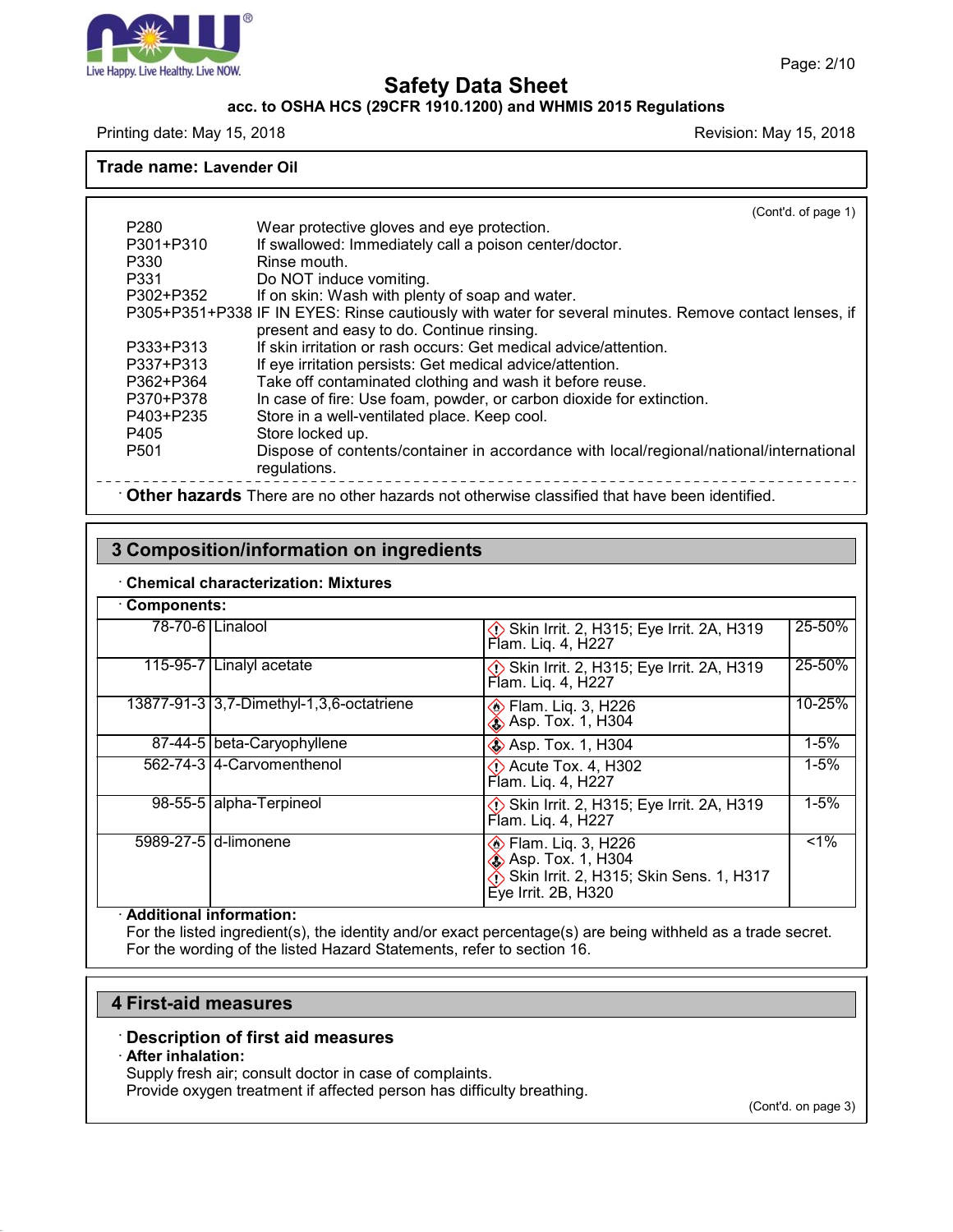

## **acc. to OSHA HCS (29CFR 1910.1200) and WHMIS 2015 Regulations**

Printing date: May 15, 2018 **Printing date:** May 15, 2018

#### **Trade name: Lavender Oil**

|                                                                                                                                                            | (Cont'd. of page 2) |  |  |  |  |  |                                                 |  |
|------------------------------------------------------------------------------------------------------------------------------------------------------------|---------------------|--|--|--|--|--|-------------------------------------------------|--|
| In case of unconsciousness place patient stably in side position for transportation.<br>· After skin contact:                                              |                     |  |  |  |  |  |                                                 |  |
| Immediately remove any clothing soiled by the product.                                                                                                     |                     |  |  |  |  |  |                                                 |  |
| Immediately wash with water and soap and rinse thoroughly.                                                                                                 |                     |  |  |  |  |  |                                                 |  |
| If skin irritation or rash occurs: Get medical advice/attention.                                                                                           |                     |  |  |  |  |  |                                                 |  |
| · After eye contact:<br>Remove contact lenses if worn.<br>Rinse opened eye for several minutes under running water. If symptoms persist, consult a doctor. |                     |  |  |  |  |  |                                                 |  |
|                                                                                                                                                            |                     |  |  |  |  |  | · After swallowing:                             |  |
|                                                                                                                                                            |                     |  |  |  |  |  | Rinse out mouth and then drink plenty of water. |  |
| Do not induce vomiting; immediately call for medical help.                                                                                                 |                     |  |  |  |  |  |                                                 |  |
| A person vomiting while lying on their back should be turned onto their side.                                                                              |                     |  |  |  |  |  |                                                 |  |
| Most important symptoms and effects, both acute and delayed:                                                                                               |                     |  |  |  |  |  |                                                 |  |
| Allergic reactions                                                                                                                                         |                     |  |  |  |  |  |                                                 |  |
| Coughing                                                                                                                                                   |                     |  |  |  |  |  |                                                 |  |
| Irritating to eyes and skin.<br>Gastric or intestinal disorders when ingested.                                                                             |                     |  |  |  |  |  |                                                 |  |
| · Danger:                                                                                                                                                  |                     |  |  |  |  |  |                                                 |  |
| Danger of impaired breathing.                                                                                                                              |                     |  |  |  |  |  |                                                 |  |
| Causes serious eye damage.                                                                                                                                 |                     |  |  |  |  |  |                                                 |  |
| May be fatal if swallowed and enters airways.                                                                                                              |                     |  |  |  |  |  |                                                 |  |
| May be harmful if swallowed.                                                                                                                               |                     |  |  |  |  |  |                                                 |  |
| · Indication of any immediate medical attention and special treatment needed:                                                                              |                     |  |  |  |  |  |                                                 |  |
| Contains d-limonene. May produce an allergic reaction.                                                                                                     |                     |  |  |  |  |  |                                                 |  |
| Medical supervision for at least 48 hours.                                                                                                                 |                     |  |  |  |  |  |                                                 |  |
| If necessary oxygen respiration treatment.                                                                                                                 |                     |  |  |  |  |  |                                                 |  |
| Treat skin and mucous membrane with antihistamine and corticoid preparations.                                                                              |                     |  |  |  |  |  |                                                 |  |
| If medical advice is needed, have product container or label at hand.                                                                                      |                     |  |  |  |  |  |                                                 |  |
|                                                                                                                                                            |                     |  |  |  |  |  |                                                 |  |
| <b>5 Fire-fighting measures</b>                                                                                                                            |                     |  |  |  |  |  |                                                 |  |
| <b>Extinguishing media</b>                                                                                                                                 |                     |  |  |  |  |  |                                                 |  |
| Suitable extinguishing agents:                                                                                                                             |                     |  |  |  |  |  |                                                 |  |
| Water fog / haze                                                                                                                                           |                     |  |  |  |  |  |                                                 |  |
| Carbon dioxide                                                                                                                                             |                     |  |  |  |  |  |                                                 |  |
| Gaseous extinguishing agents                                                                                                                               |                     |  |  |  |  |  |                                                 |  |
| Foam                                                                                                                                                       |                     |  |  |  |  |  |                                                 |  |
| · For safety reasons unsuitable extinguishing agents: Water stream.                                                                                        |                     |  |  |  |  |  |                                                 |  |
| Special hazards arising from the substance or mixture                                                                                                      |                     |  |  |  |  |  |                                                 |  |
| Flammable liquid and vapor.                                                                                                                                |                     |  |  |  |  |  |                                                 |  |
| Formation of toxic gases is possible during heating or in case of fire.                                                                                    |                     |  |  |  |  |  |                                                 |  |
| <b>Advice for firefighters</b>                                                                                                                             |                     |  |  |  |  |  |                                                 |  |

· **Protective equipment:**

Wear self-contained respiratory protective device.

Wear fully protective suit.

47.0

· **Additional information:** Cool endangered containers with water fog.

## **6 Accidental release measures**

(Cont'd. on page 4)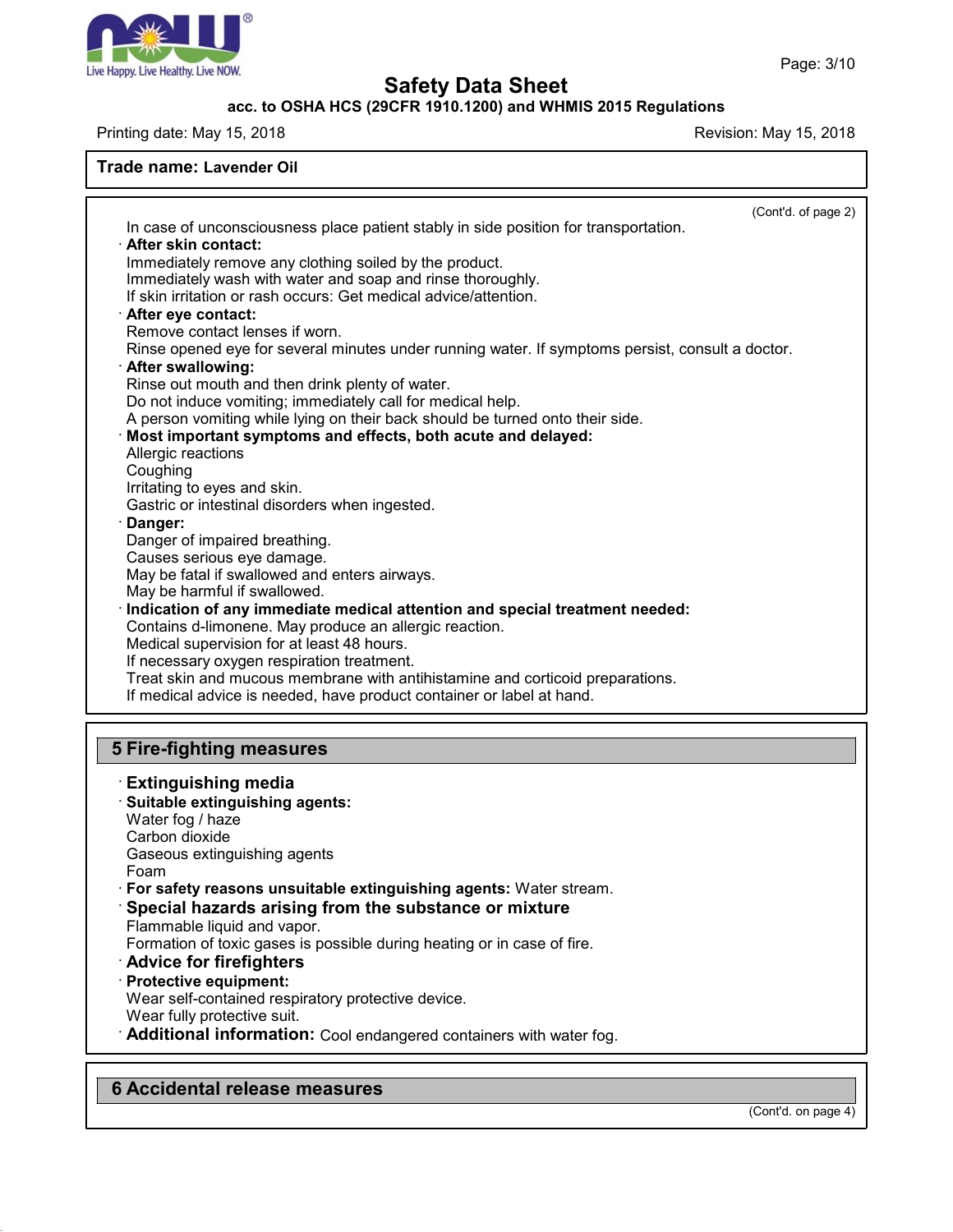

**acc. to OSHA HCS (29CFR 1910.1200) and WHMIS 2015 Regulations**

Printing date: May 15, 2018 **Printing date:** May 15, 2018

#### **Trade name: Lavender Oil**

(Cont'd. of page 3) · **Personal precautions, protective equipment and emergency procedures** For large spills, use respiratory protective device against the effects of fumes/dust/aerosol. Wear protective equipment. Keep unprotected persons away. Ensure adequate ventilation. · **Environmental precautions** Do not allow undiluted product or large quantities of it to reach ground water, water course or sewage system. · **Methods and material for containment and cleaning up** Towel or mop up material and collect in a suitable container. Large Spills: Absorb with non-combustible liquid-binding material (sand, diatomite, acid binders, universal binders). · **Reference to other sections** See Section 7 for information on safe handling. See Section 8 for information on personal protection equipment. See Section 13 for disposal information. **7 Handling and storage** · **Handling** · **Precautions for safe handling:** Avoid splashes or spray in enclosed areas. Use only in well ventilated areas. Avoid contact with the eyes and skin. Keep out of reach of children. · **Information about protection against explosions and fires:** Flammable liquid and vapor. Keep ignition sources away - Do not smoke. Protect from heat. Flammable gas-air mixtures may be formed in empty containers/receptacles.

· **Conditions for safe storage, including any incompatibilities** · **Requirements to be met by storerooms and receptacles:** Avoid storage near extreme heat, ignition sources or open flame. Store in cool, dry conditions in well sealed receptacles. · **Information about storage in one common storage facility:** Store away from foodstuffs. Store away from oxidizing agents.

· **Specific end use(s)** No relevant information available.

## **8 Exposure controls/personal protection**

#### · **Control parameters**

· **Components with limit values that require monitoring at the workplace:**

The product does not contain any relevant quantities of materials with critical values that have to be monitored at the workplace.

#### · **Exposure controls**

47.0

· **General protective and hygienic measures:**

(Cont'd. on page 5)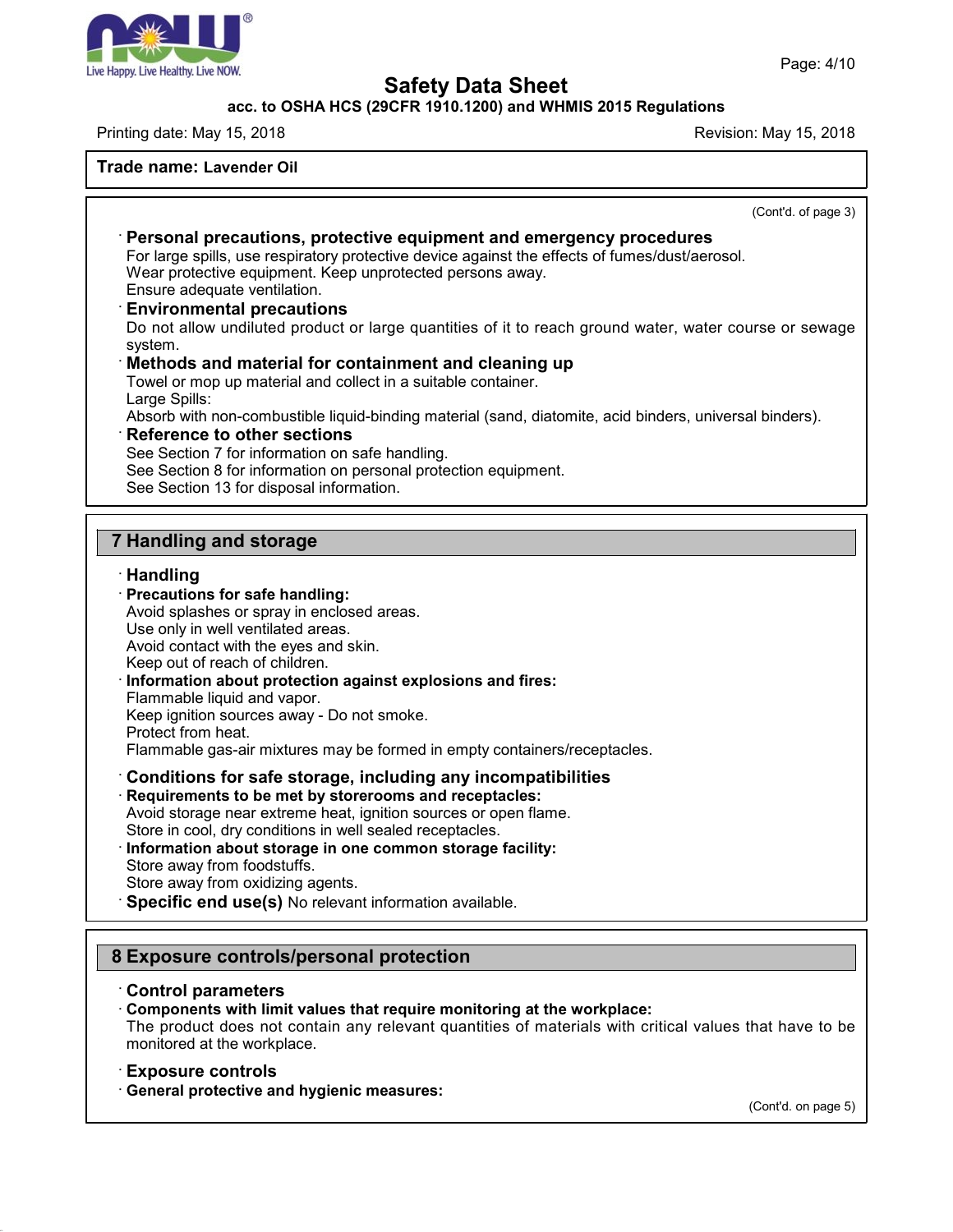

### **acc. to OSHA HCS (29CFR 1910.1200) and WHMIS 2015 Regulations**

Printing date: May 15, 2018 **Printing date:** May 15, 2018

| Trade name: Lavender Oil                                                                                                                                                                                                                                                                                                                                                                                                                                              |                                                                                                                                                                                                                                                                                             |  |
|-----------------------------------------------------------------------------------------------------------------------------------------------------------------------------------------------------------------------------------------------------------------------------------------------------------------------------------------------------------------------------------------------------------------------------------------------------------------------|---------------------------------------------------------------------------------------------------------------------------------------------------------------------------------------------------------------------------------------------------------------------------------------------|--|
| Keep away from foodstuffs, beverages and feed.<br>Immediately remove all soiled and contaminated clothing.<br>Wash hands before breaks and at the end of work.<br>Avoid contact with the eyes.<br>Avoid close or long term contact with the skin.<br>Engineering controls: No relevant information available.<br><b>Breathing equipment:</b><br>Not required under normal conditions of use.<br><b>Protection of hands:</b>                                           | (Cont'd. of page 4)<br>The usual precautionary measures for handling chemicals should be followed.<br>Use suitable respiratory protective device when high concentrations are present.<br>NIOSH or EN approved organic vapor respirator equipped with a dust/mist prefilter should be used. |  |
| Protective gloves<br>Protection may be required for spills.<br><b>Material of gloves</b><br>Nitrile rubber, NBR<br>Neoprene gloves<br>Butyl rubber, BR<br>Natural rubber, NR<br><b>Body protection:</b><br>Not required under normal conditions of use.<br>Protection may be required for spills.<br>Limitation and supervision of exposure into the environment<br>No relevant information available.<br>Risk management measures No relevant information available. | The glove material has to be impermeable and resistant to the product/ the substance/ the preparation.<br>Eye protection: Follow relevant national guidelines concerning the use of protective eyewear.                                                                                     |  |
|                                                                                                                                                                                                                                                                                                                                                                                                                                                                       |                                                                                                                                                                                                                                                                                             |  |
| 9 Physical and chemical properties                                                                                                                                                                                                                                                                                                                                                                                                                                    |                                                                                                                                                                                                                                                                                             |  |
| Information on basic physical and chemical properties<br>· Appearance:<br>Form:<br>Color:<br>Odor:<br>Odor threshold:                                                                                                                                                                                                                                                                                                                                                 | Liquid<br>Colorless to pale yellow.<br>Characteristic<br>Not determined.                                                                                                                                                                                                                    |  |
| pH-value:<br><b>Melting point/Melting range:</b><br><b>Boiling point/Boiling range:</b>                                                                                                                                                                                                                                                                                                                                                                               | Not determined.<br>Not determined.<br>Not determined.                                                                                                                                                                                                                                       |  |
| · Flash point:                                                                                                                                                                                                                                                                                                                                                                                                                                                        | >60 °C (>140 °F)                                                                                                                                                                                                                                                                            |  |

47.0

(Cont'd. on page 6)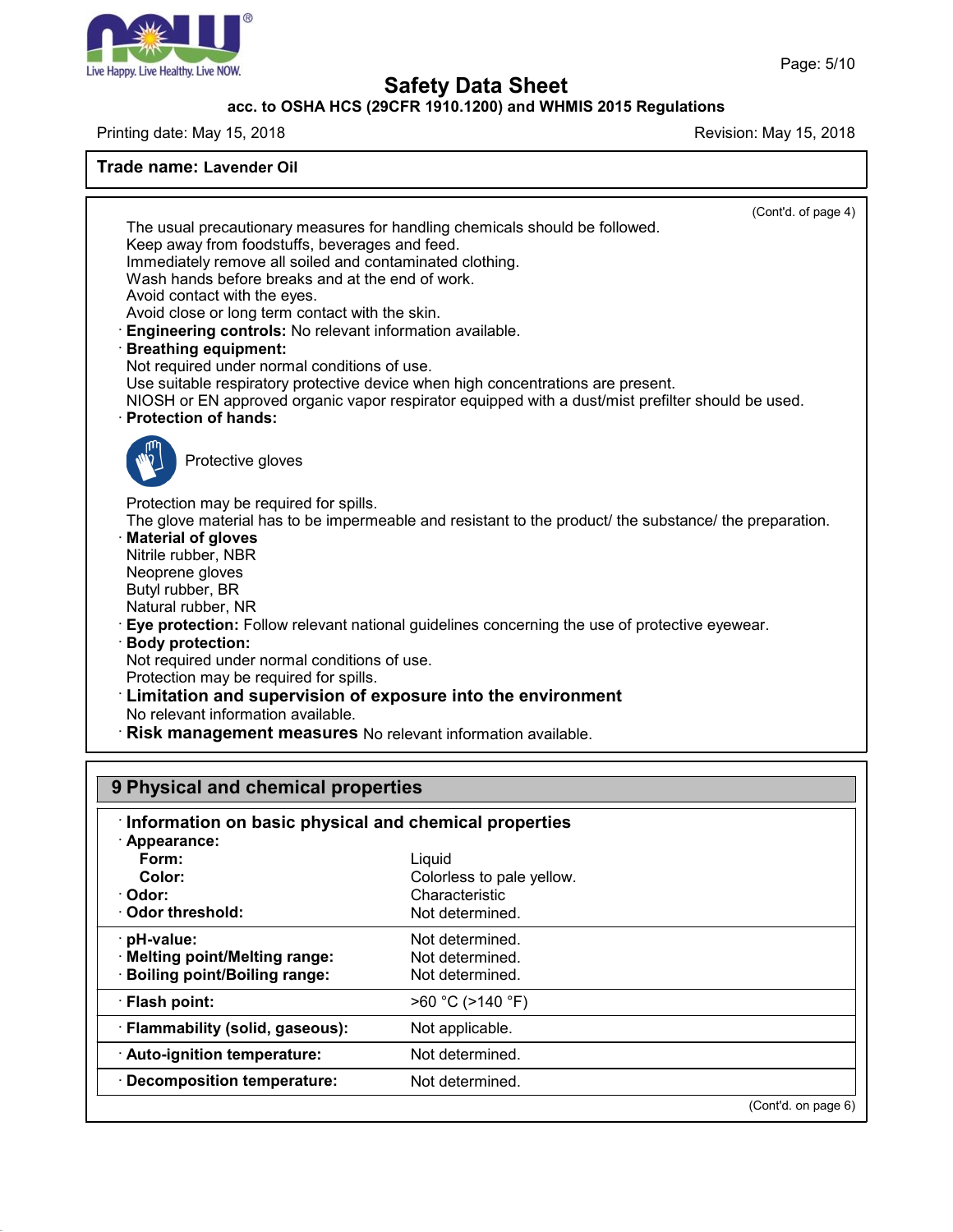

#### **acc. to OSHA HCS (29CFR 1910.1200) and WHMIS 2015 Regulations**

Printing date: May 15, 2018 **Printing date: May 15, 2018** Revision: May 15, 2018

**Trade name: Lavender Oil**

|                                                            | (Cont'd. of page 5)                           |
|------------------------------------------------------------|-----------------------------------------------|
| · Danger of explosion:                                     | Product does not present an explosion hazard. |
| <b>Explosion limits</b>                                    |                                               |
| Lower:                                                     | Not determined.                               |
| Upper:                                                     | Not determined.                               |
| Oxidizing properties:                                      | Non-oxidizing.                                |
| · Vapor pressure:                                          | Not determined.                               |
| · Density:                                                 |                                               |
| <b>Relative density:</b>                                   | Not determined.                               |
| Vapor density:                                             | Not determined.                               |
| <b>Evaporation rate:</b>                                   | Not determined.                               |
| · Solubility in / Miscibility with                         |                                               |
| Water:                                                     | Not miscible or difficult to mix.             |
| · Partition coefficient (n-octanol/water): Not determined. |                                               |
| <b>∴Viscosity</b>                                          |                                               |
| Dynamic:                                                   | Not determined.                               |
| Kinematic:                                                 | Not determined.                               |
| $\cdot$ Other information                                  | No relevant information available.            |

#### **10 Stability and reactivity**

· **Reactivity:** No relevant information available.

· **Chemical stability:** Stable under normal temperatures and pressures.

· **Thermal decomposition / conditions to be avoided:**

No decomposition if used and stored according to specifications.

## · **Possibility of hazardous reactions**

Flammable liquid and vapor.

Reacts with strong oxidizing agents.

Used empty containers may contain product gases which form explosive mixtures with air.

Can form explosive mixtures in air if heated above flash point and/or when sprayed or atomized.

· **Conditions to avoid** Excessive heat.

- · **Incompatible materials** Oxidizers, strong bases, strong acids
- · **Hazardous decomposition products**

Under fire conditions only:

Carbon monoxide and carbon dioxide

## **11 Toxicological information**

· **Information on toxicological effects**

· **Acute toxicity:** May be harmful if swallowed.

· **LD/LC50 values that are relevant for classification:**

#### **ATE (Acute Toxicity Estimate)**

47.0

Oral LD50 4,000 - 10,000 mg/kg

(Cont'd. on page 7)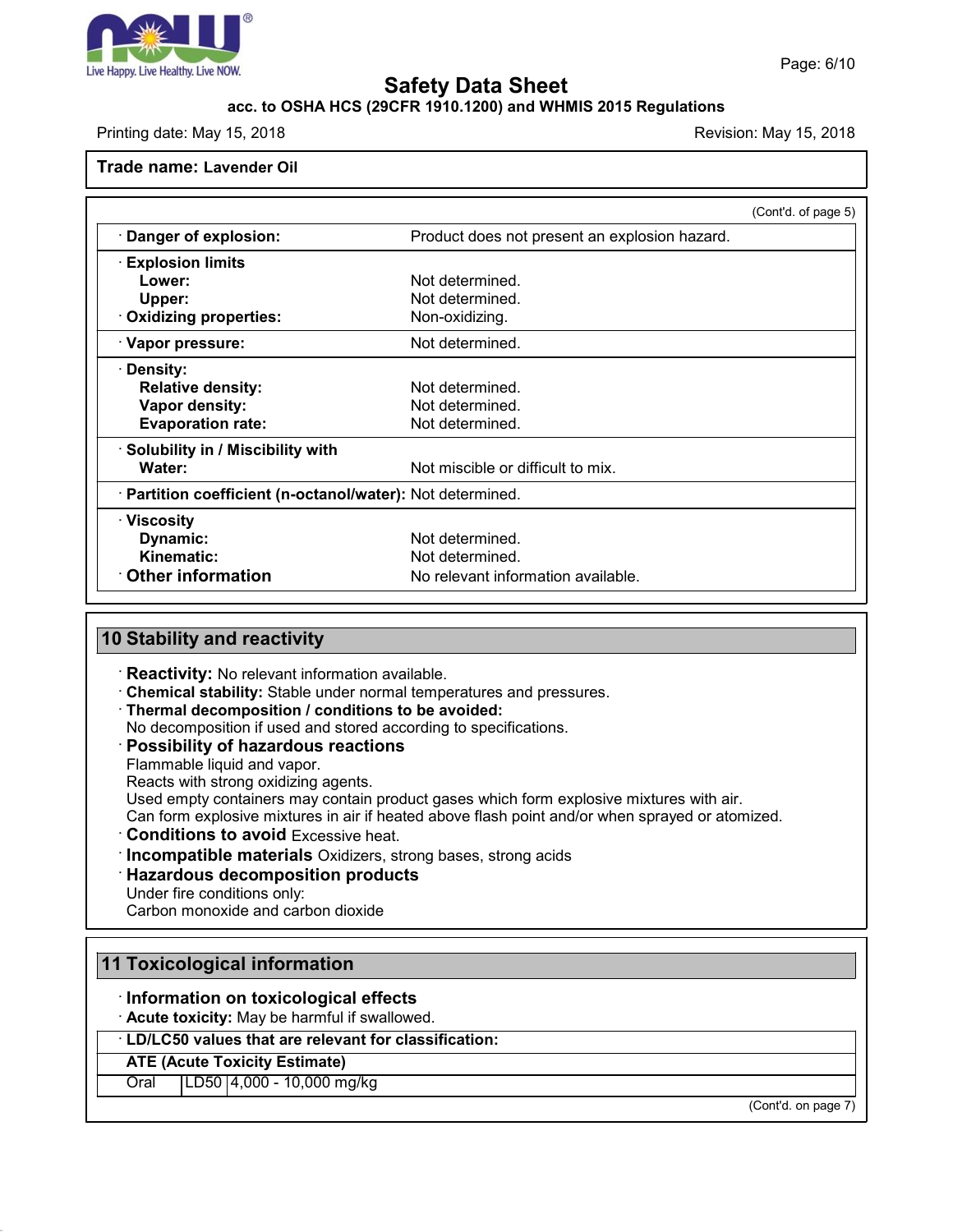

47.0

# **Safety Data Sheet**

## **acc. to OSHA HCS (29CFR 1910.1200) and WHMIS 2015 Regulations**

Printing date: May 15, 2018 **Printing date:** May 15, 2018

**Trade name: Lavender Oil**

| 78-70-6 Linalool                                                                                                                                                               | (Cont'd. of page 6) |
|--------------------------------------------------------------------------------------------------------------------------------------------------------------------------------|---------------------|
|                                                                                                                                                                                |                     |
| LD50 2,790 mg/kg (rat)<br>Oral                                                                                                                                                 |                     |
| Dermal LD50 5,610 mg/kg (rabbit)                                                                                                                                               |                     |
| 5989-27-5 d-limonene                                                                                                                                                           |                     |
| LD50   > 2,000 mg/kg (rat, female)<br>Oral                                                                                                                                     |                     |
| · Primary irritant effect:<br>On the skin: Irritant to skin and mucous membranes.                                                                                              |                     |
| On the eye: Irritating effect.                                                                                                                                                 |                     |
| Sensitization:                                                                                                                                                                 |                     |
| Contains d-limonene. May produce an allergic reaction.                                                                                                                         |                     |
| Sensitization possible through skin contact.                                                                                                                                   |                     |
| · IARC (International Agency for Research on Cancer):                                                                                                                          |                     |
| None of the ingredients are listed.                                                                                                                                            |                     |
| · NTP (National Toxicology Program):                                                                                                                                           |                     |
| None of the ingredients are listed.                                                                                                                                            |                     |
| · OSHA-Ca (Occupational Safety & Health Administration):                                                                                                                       |                     |
| None of the ingredients are listed.                                                                                                                                            |                     |
| · Probable route(s) of exposure:                                                                                                                                               |                     |
| Ingestion.                                                                                                                                                                     |                     |
| Inhalation.                                                                                                                                                                    |                     |
| Eye contact.                                                                                                                                                                   |                     |
| Skin contact.                                                                                                                                                                  |                     |
| Germ cell mutagenicity: Based on available data, the classification criteria are not met.                                                                                      |                     |
| Carcinogenicity: Based on available data, the classification criteria are not met.<br>Reproductive toxicity: Based on available data, the classification criteria are not met. |                     |
| STOT-single exposure: Based on available data, the classification criteria are not met.                                                                                        |                     |
| · STOT-repeated exposure: Based on available data, the classification criteria are not met.                                                                                    |                     |
| · Aspiration hazard: May be fatal if swallowed and enters airways.                                                                                                             |                     |
|                                                                                                                                                                                |                     |
|                                                                                                                                                                                |                     |
| 12 Ecological information                                                                                                                                                      |                     |
| <b>Toxicity</b>                                                                                                                                                                |                     |
| · Aquatic toxicity                                                                                                                                                             |                     |
| Harmful to aquatic life with long lasting effects.                                                                                                                             |                     |
| 5989-27-5 d-limonene                                                                                                                                                           |                     |
| LC50 <1 mg/l (pimephales promelas)                                                                                                                                             |                     |
| EC50 0.307 mg/l (daphnia)                                                                                                                                                      |                     |
| Persistence and degradability No relevant information available.                                                                                                               |                     |
| Bioaccumulative potential: No relevant information available.                                                                                                                  |                     |
| Mobility in soil: No relevant information available.                                                                                                                           |                     |
| Additional ecological information                                                                                                                                              |                     |
| · General notes:                                                                                                                                                               |                     |
| Avoid release to the environment.                                                                                                                                              |                     |
| Due to available data on eliminability/decomposition and bioaccumulation potential prolonged term                                                                              |                     |
| damage of the environment can not be excluded.                                                                                                                                 |                     |

(Cont'd. on page 8)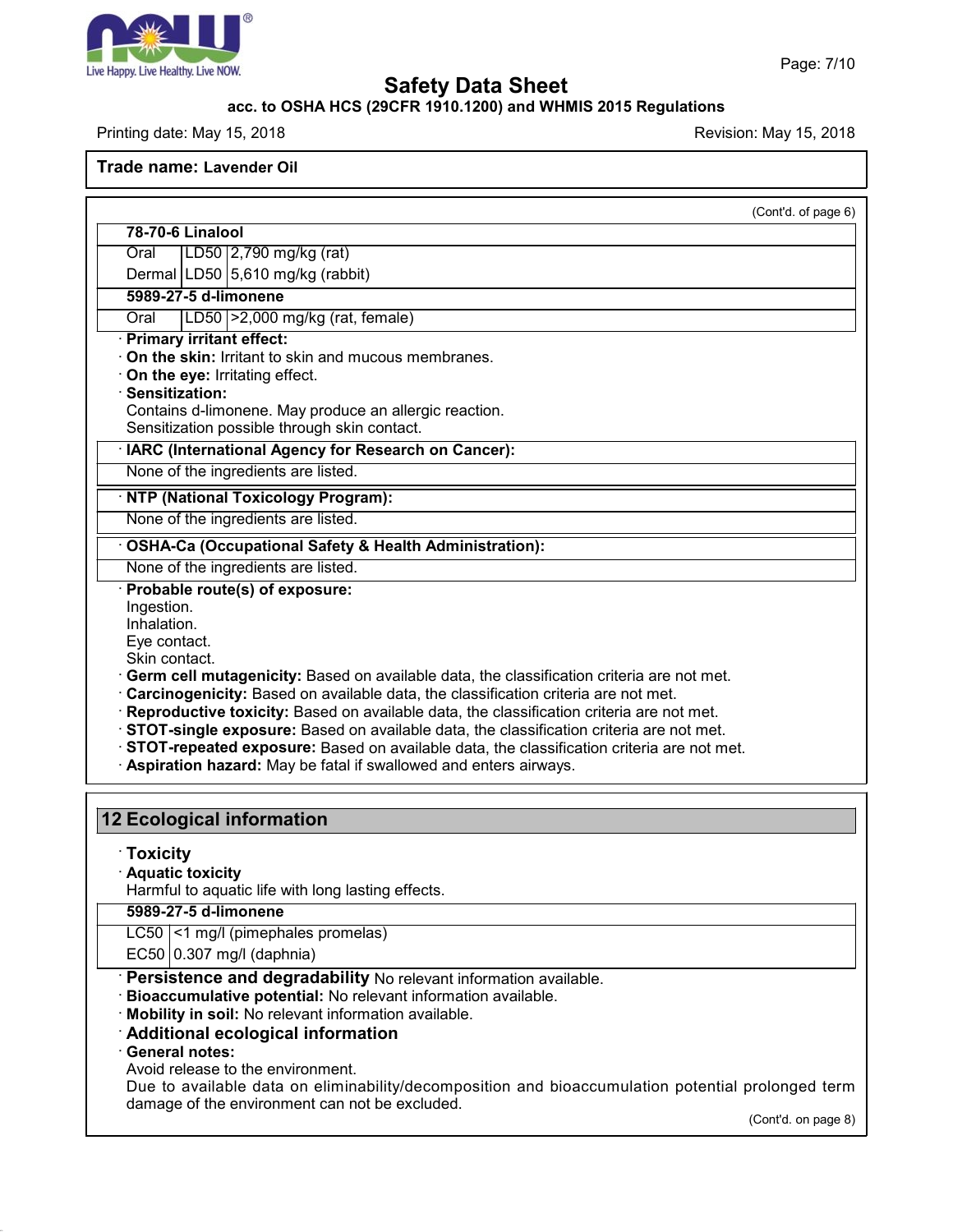

## **acc. to OSHA HCS (29CFR 1910.1200) and WHMIS 2015 Regulations**

Printing date: May 15, 2018 **Printing date: May 15, 2018** Revision: May 15, 2018

**Trade name: Lavender Oil**

(Cont'd. of page 7)

#### · **Results of PBT and vPvB assessment**

· **PBT:** Not applicable.

· **vPvB:** Not applicable.

· **Other adverse effects** No relevant information available.

# **13 Disposal considerations**

#### · **Waste treatment methods**

#### · **Recommendation:**

47.0

The user of this material has the responsibility to dispose of unused material, residues and containers in compliance with all relevant local, state and federal laws and regulations regarding treatment, storage and disposal for hazardous and nonhazardous wastes.

#### · **Uncleaned packagings**

· **Recommendation:** Disposal must be made according to official regulations.

| · UN-Number                                       |                                           |
|---------------------------------------------------|-------------------------------------------|
| $\cdot$ DOT                                       | NA1993                                    |
| · ADR, IMDG, IATA                                 | Not regulated.                            |
| · UN proper shipping name                         |                                           |
| $\cdot$ DOT                                       | Combustible liquid, n.o.s. (Lavender oil) |
| · ADR, IMDG, IATA                                 | Not regulated.                            |
| Transport hazard class(es)                        |                                           |
| $\cdot$ DOT                                       |                                           |
|                                                   |                                           |
| · Class                                           | 3                                         |
| · Label                                           | 3                                         |
| · ADR, IMDG, IATA                                 |                                           |
| · Class                                           | Not regulated.                            |
| · Packing group                                   |                                           |
| $\cdot$ DOT                                       | III                                       |
| · ADR, IMDG, IATA                                 | Not regulated.                            |
| <b>Environmental hazards</b>                      | Not applicable.                           |
| <b>Special precautions for user</b>               | Not applicable.                           |
| <b>Transport in bulk according to Annex II of</b> |                                           |
| MARPOL73/78 and the IBC Code                      | Not applicable.                           |
| Transport/Additional information:                 |                                           |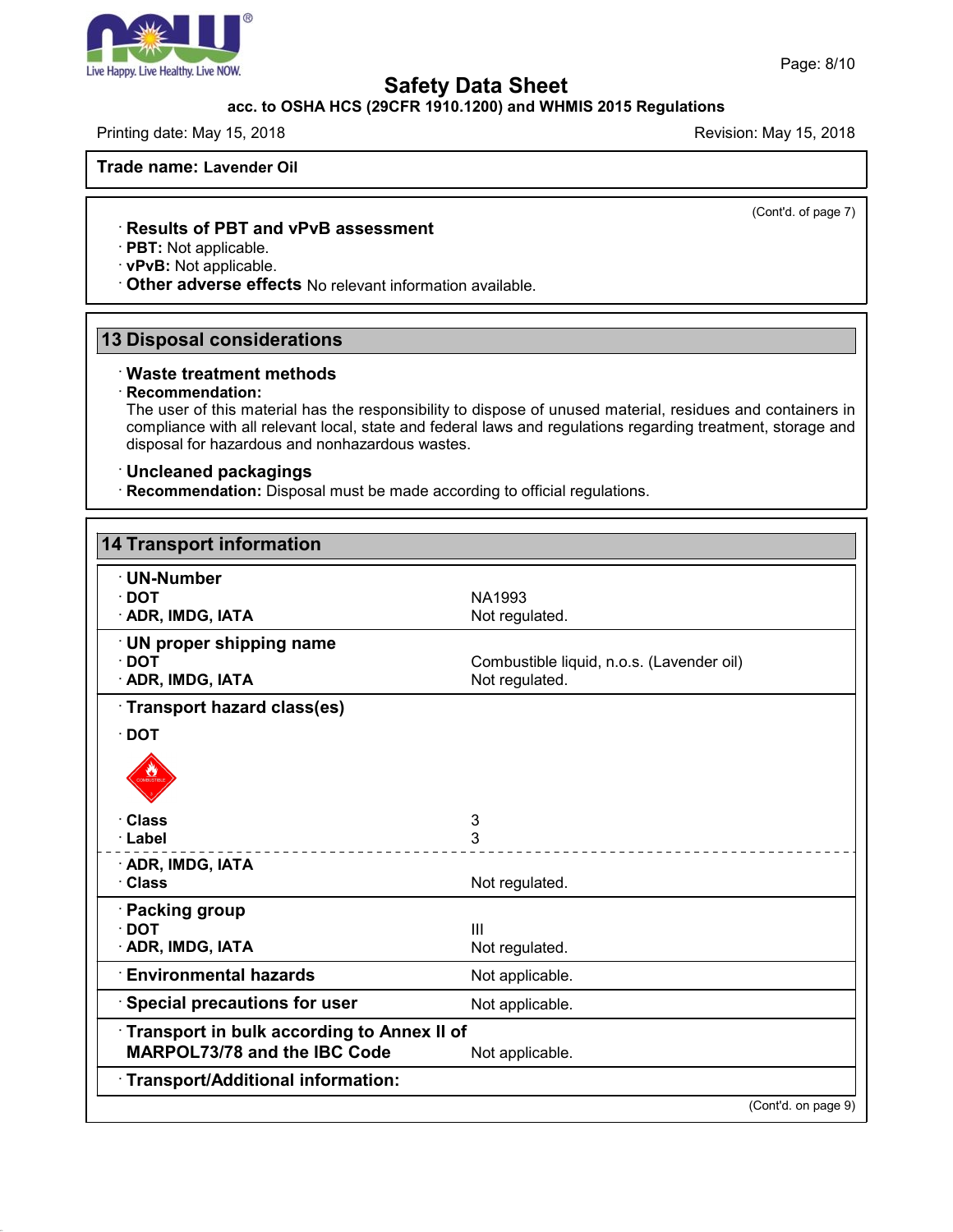

#### **acc. to OSHA HCS (29CFR 1910.1200) and WHMIS 2015 Regulations**

Printing date: May 15, 2018 **Printing date: May 15, 2018** Revision: May 15, 2018

**Trade name: Lavender Oil**

(Cont'd. of page 8)

· **DOT** Classified as combustible under US DOT regulations. Labeling is only required for single packages ≥119 US gal / 450 L.

# **15 Regulatory information**

· **Safety, health and environmental regulations/legislation specific for the substance or mixture**

· **United States (USA)**

· **SARA**

· **Section 302 (extremely hazardous substances):**

None of the ingredients are listed.

· **Section 355 (extremely hazardous substances):**

None of the ingredients are listed.

· **Section 313 (Specific toxic chemical listings):**

None of the ingredients are listed.

· **TSCA (Toxic Substances Control Act)**

All ingredients are listed.

· **Proposition 65 (California)**

· **Chemicals known to cause cancer:**

None of the ingredients are listed.

· **Chemicals known to cause developmental toxicity for females:**

None of the ingredients are listed.

· **Chemicals known to cause developmental toxicity for males:**

None of the ingredients are listed.

· **Chemicals known to cause developmental toxicity:**

None of the ingredients are listed.

· **EPA (Environmental Protection Agency):**

None of the ingredients are listed.

· **IARC (International Agency for Research on Cancer):**

None of the ingredients are listed.

· **Canadian Domestic Substances List (DSL):**

All ingredients are listed.

## **16 Other information**

47.0

This information is based on our present knowledge. However, this shall not constitute a guarantee for any specific product features and shall not establish a legally valid contractual relationship.

#### · **Abbreviations and acronyms:**

ADR: European Agreement concerning the International Carriage of Dangerous Goods by Road IMDG: International Maritime Code for Dangerous Goods

(Cont'd. on page 10)